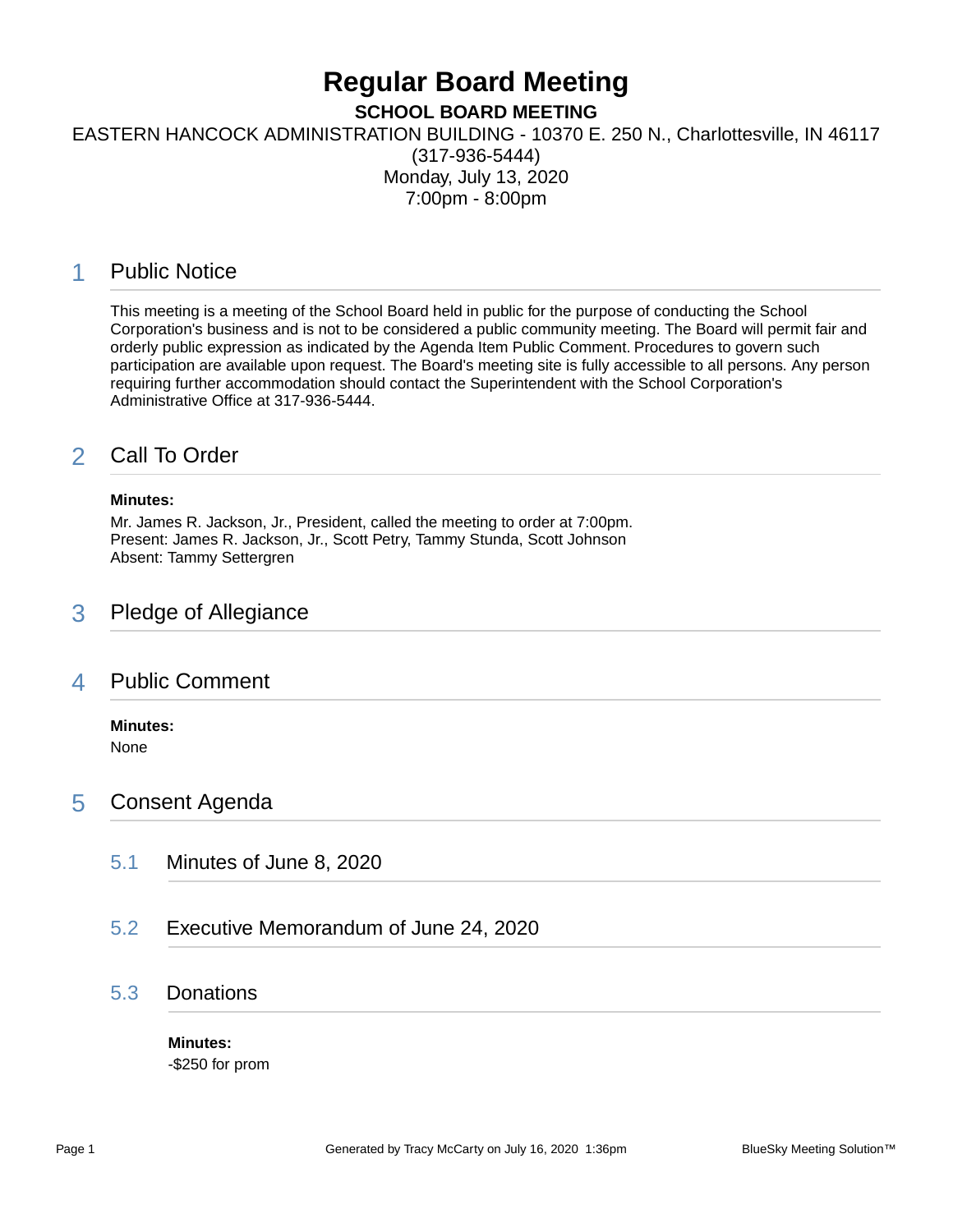#### **Minutes:**

-9 for July

### 5.5 Substitutes

#### **Minutes:**

-Transportation: Ron Allen, Samantha Murray, Giuseppe Cavaletto, Miki Burris, Cindy Long, Dan Engleking, Jack Daniel, Colleen Myers, JoAnn Turner (aide), Carol Veerkamp (aide) -Cafe: Deanna Barker, Jean Coleman, Shaina Livingstone -Teacher: Emma Barkwill, Andrew Byer, Olivia Campbell, Lindsey Carter, Christina Coe, Michael Cole, Gary Davis, Lorrie Edwards, Hilary Engleking, Courtney Graham, Trisha Louden, Kate Meyer, Marleen Miller, Angela Moss, Wanda Rains, Randy Roller, Natalie Schilling, Suzanne Smith, Debi Spurling, Jennifer Spurling, Scott Stanley, Justin Stephens, Lacy Thomas, Jill Wales, Paula Williamson

## 5.6 ECA

#### **Minutes:**

-Fall Assistant & MS Coaches (see attachment) -Summer Open Gym Stipends - Doug Armstrong, Shari Doud, Aaron Spaulding -ECA Stipends 2020-2021 (see attachment) -Replacement Varsity Girls Golf Coach - Dustin Eck -Sam Pfaff - Social Studies Assistant Academic Coach

### 5.7 Certified Staff

#### **Minutes:**

-Resignation - Trisha Armstrong - Dir of Tech - Effective July 10, 2020 -Resignation - Randy Adams - Band Director - Effective July 31, 2020 -New Hire - Adam Eaton - Band & Music - Effective July 30, 2020 -New Hire - Sam Pfaff - HS Social Studies Teacher - Effective July 30, 2020

### 5.8 Support Staff

#### **Minutes:**

-Resignation - Kyra Riddle - HS IA - Effective July 7, 2020

- -Non-Renewal Alyssa Moore & Rachel Froman IA's Effective July 13, 2020
- -Clinic Assistant Position to Full-time
- -10 month Support Staff Listing 2020-2021 (see attachment)
- -Summer Construction Stipend Chris Wilson

-Resignation - Carol Veerkamp - Bus Aide - Effective July 9, 2020

-School Nurse - move to hourly pay rate AND pay April Mattox for hours exceeding contract for 2019-20 -New Hire - Carrie Womack - Full-time Sub - Effective July 30, 2020

#### 5.9 Claims

#### **Minutes:**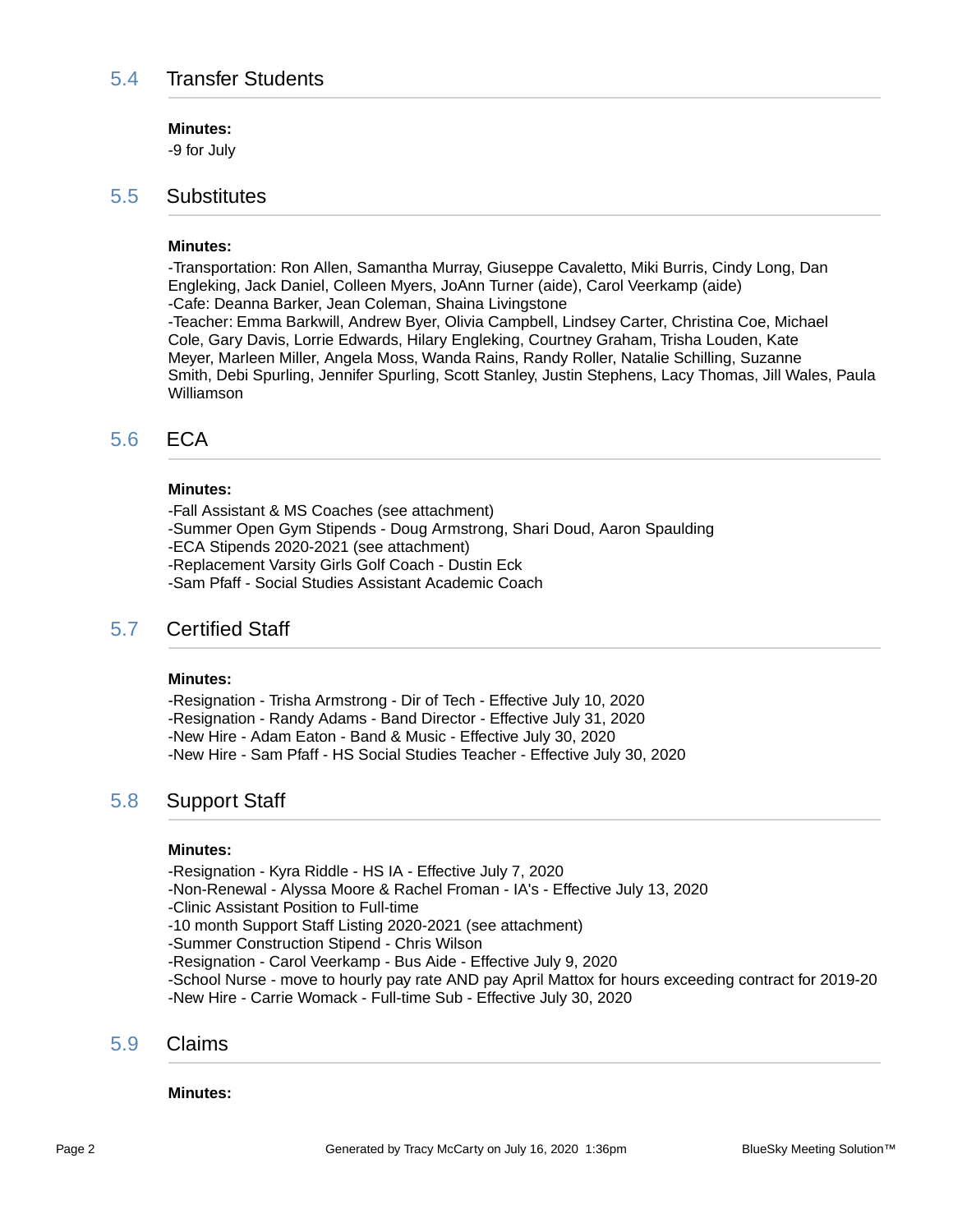| Prewritten: | \$288,570.88   |
|-------------|----------------|
| Regular:    | \$277,960.02   |
| Payroll:    | \$610,359.00   |
| TOTAL:      | \$1,176,889.90 |

Mr. Petry moved and Mrs. Stunda seconded a motion to approve the Consent Agenda as presented, with the removal of Mr. Johnson as assistant football coach and Mrs. Stunda as JV Volleyball coach. Motion carried 4-0.

Mr. Petry moved and Mr. Johnson seconded a motion to approve Tammy Stunda as the JV Volleyball Coach. Motion carried 3-0.

Mr. Petry moved and Mrs. Stunda seconded a motion to approve Scott Johnson as an assistant football coach. Motion carried 3-0.

# 6 Food Service Acknowledgement of Non-Debarment or Suspension

#### **Minutes:**

-Mrs. Tracy Wilson, Food Services Director, requested the use of the following vendors after providing proof that none have been suspended or debarred: Piazza Produce & Commercial Foods.

Mr. Petry moved and Mr. Johnson seconded a motion to approve Piazza Produce & Commercial Foods as vendors for the 2020-21 school year. Motion carried 4-0.

# 7 Addition to HS Textbook Rental

#### **Minutes:**

-Mr. Adam Barton, MS/HS Principal, requested the addition of a \$30 charge to Mrs. Grass's new Marketing class for the Principles of Marketing textbook.

Mr. Johnson moved and Mrs. Stunda seconded a motion to approve the addition to the HS Textbook Rental list. Motion carried 4-0.

# 8 2019-20 Attendance & Discipline Reports

#### **Minutes:**

-Mrs. Amanda Pyle, Elementary Principal, and Mr. Brian Bowen, MS/HS Assistant Principal, presented the Attendance & Discipline reports for the 2019-20 school year. (See attachments).

# 9 EH School Reopening Guidelines

#### **Minutes:**

-Mr. David Pfaff, Superintendent, summarized the 32-page document that outlines guidelines for reopening school for the 2020-21 school year. (See attachment for summary).

Mr. Johnson moved and Mrs. Stunda seconded a motion to approve the 2020-21 School Reopening Guidelines as presented. Motion carried 4-0.

# 10 Revised 2020-21 School Calendar

#### **Minutes:**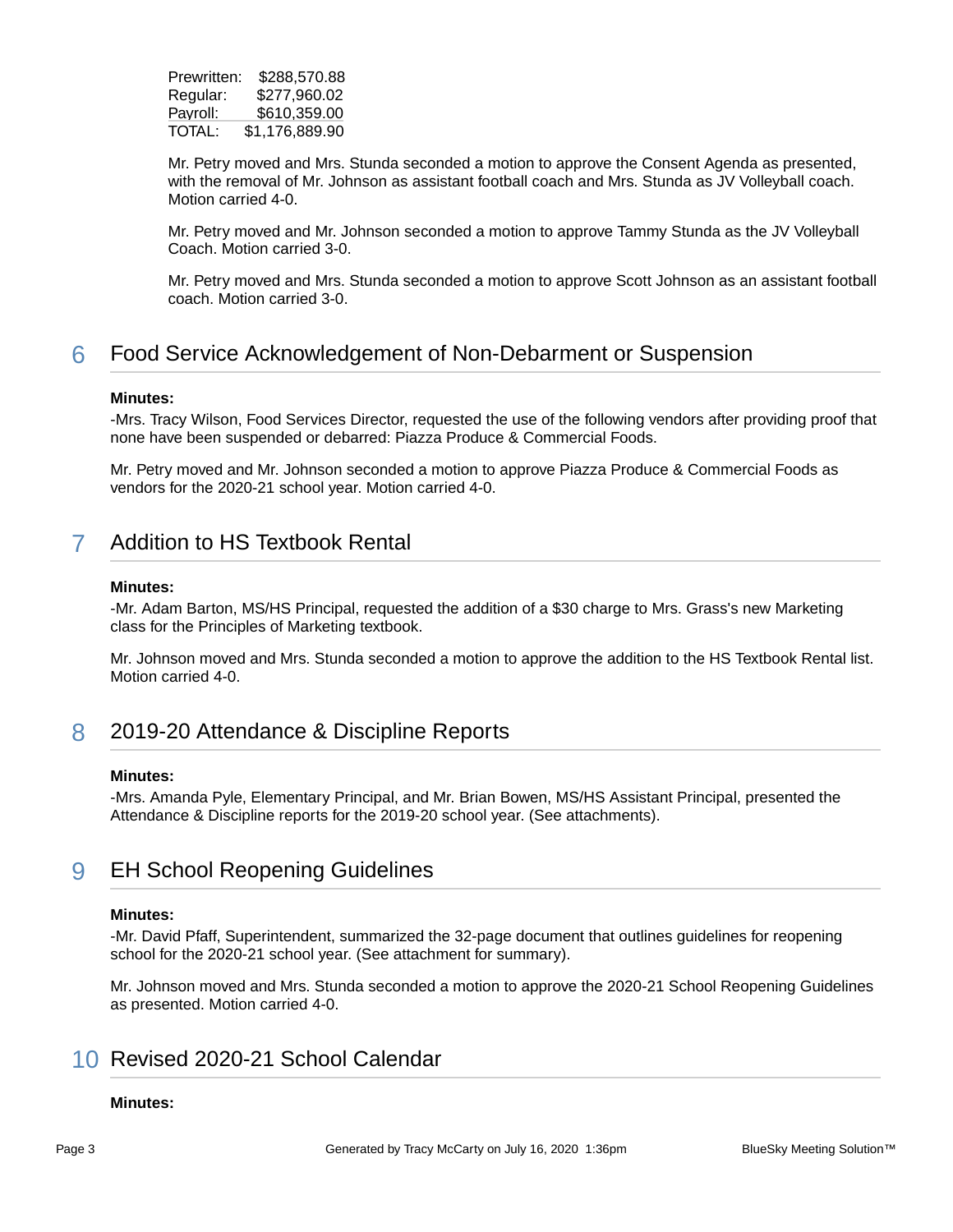-There was no motion to approve the revised calendar.

# 11 Resolution for Suspension of Board Policies Conflicting with COVID-19 Pandemic

#### **Minutes:**

-Mr. Pfaff explained to the Board that this resolution is to suspend previously approved Board policy if an executive order concerning COVID-19 issues is made in the future that conflicts with that policy.

Mr. Petry moved and Mrs. Johnson seconded a motion to approve the Resolution for Suspension of Board Policies Conflicting with COVID-19 Pandemic as presented. Motion carried 4-0.

# 12 Authorization for Project Hearing

#### **Minutes:**

-Tyler Loeffelholz of Baker Tilly conferenced in to explain to the Board the financing process for the 2020 borrowing schedule.

Mr. Johnson moved and Mr. Petry seconded a motion to approve proceeding with the Project Hearing. Motion carried 4-0.

# 13 Informational

#### **Minutes:**

-The Administration shared that the 2020-21 school day dismissal time will be 15 minutes earlier in order to allow teachers to have time to get virtual lessons ready.

-The MS/HS will move to 8 class periods rather than 7, with classes being held on a Block Schedule. Even and odd classes will meet on an every other day basis. This will allow for smaller class sizes, fewer transition periods and less usage of cleaning supplies.

# 14 Other Items Allowed by the Board

## 15 Around the Table for Positive Comments

#### **Minutes:**

-Mr. Petry stated how reassuring it is to have a staff and administration that can come together to help do their part and cooperate for the good of the corporation.

-Mrs. Stunda expressed how hard it must be for the administration to know what the right thing to do is, but that the surveys were a great tool to get feedback and help ascertain all scenarios.

-Mr. Johnson shared his appreciation for the many summer construction projects that have been occuring on campus and how well Chris Wilson and Adam Kinder have been organizing them.

-Mr. Jackson especially thanked Mr. Pfaff for his constant work in treading through a tough time for schools.

# 16 Adjournment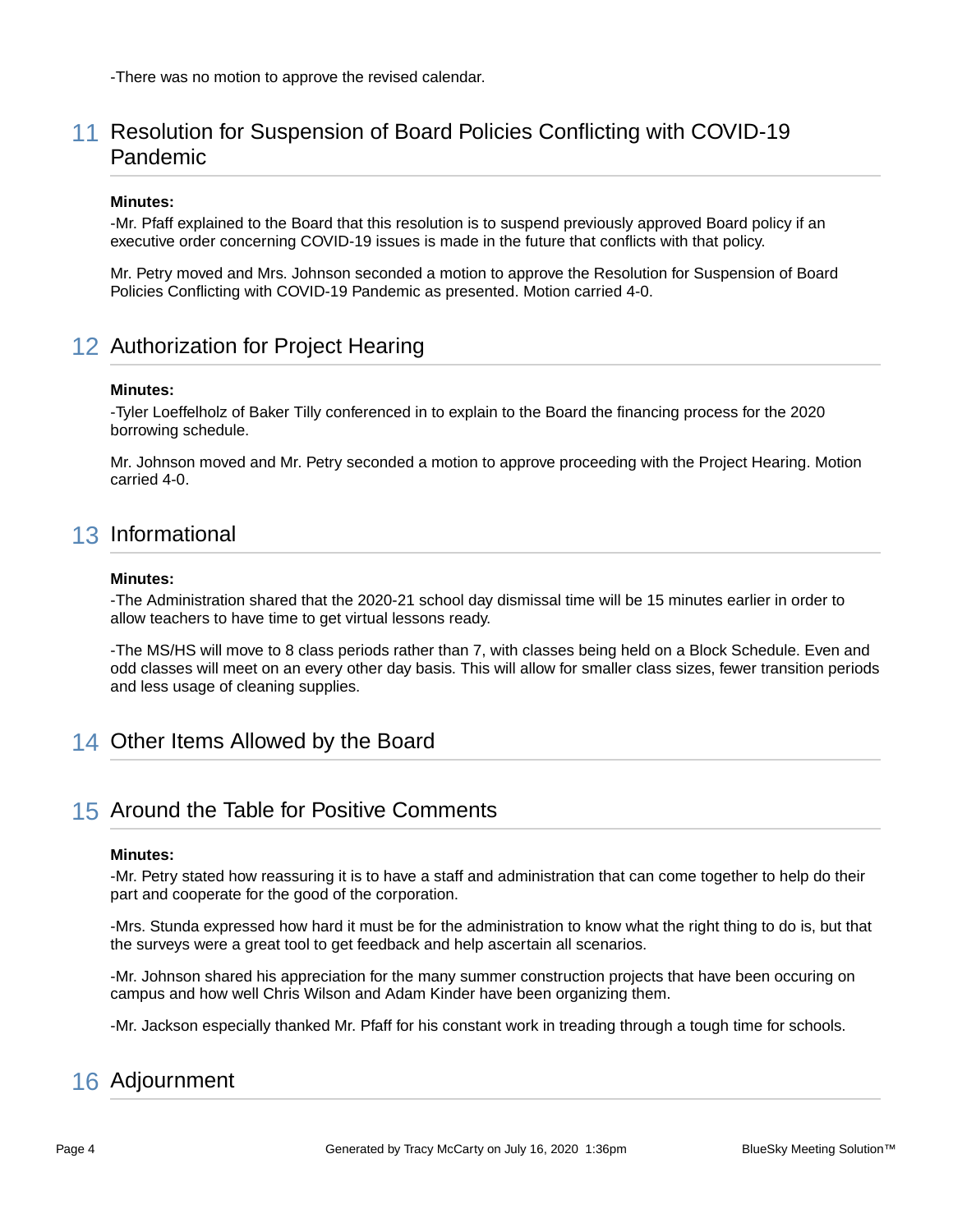### **Minutes:**

Mr. Johnson moved and Mr. Petry seconded a motion to adjourn. Motion carried 4-0.

\_\_\_\_\_\_\_\_\_\_\_\_\_\_\_\_\_\_\_\_\_\_\_\_\_\_\_\_\_\_ James R. Jackson, Jr., Board President

Scott Johnson, Board Secretary

\_\_\_\_\_\_\_\_\_\_\_\_\_\_\_\_\_\_\_\_\_\_\_\_\_\_\_\_\_\_\_\_\_\_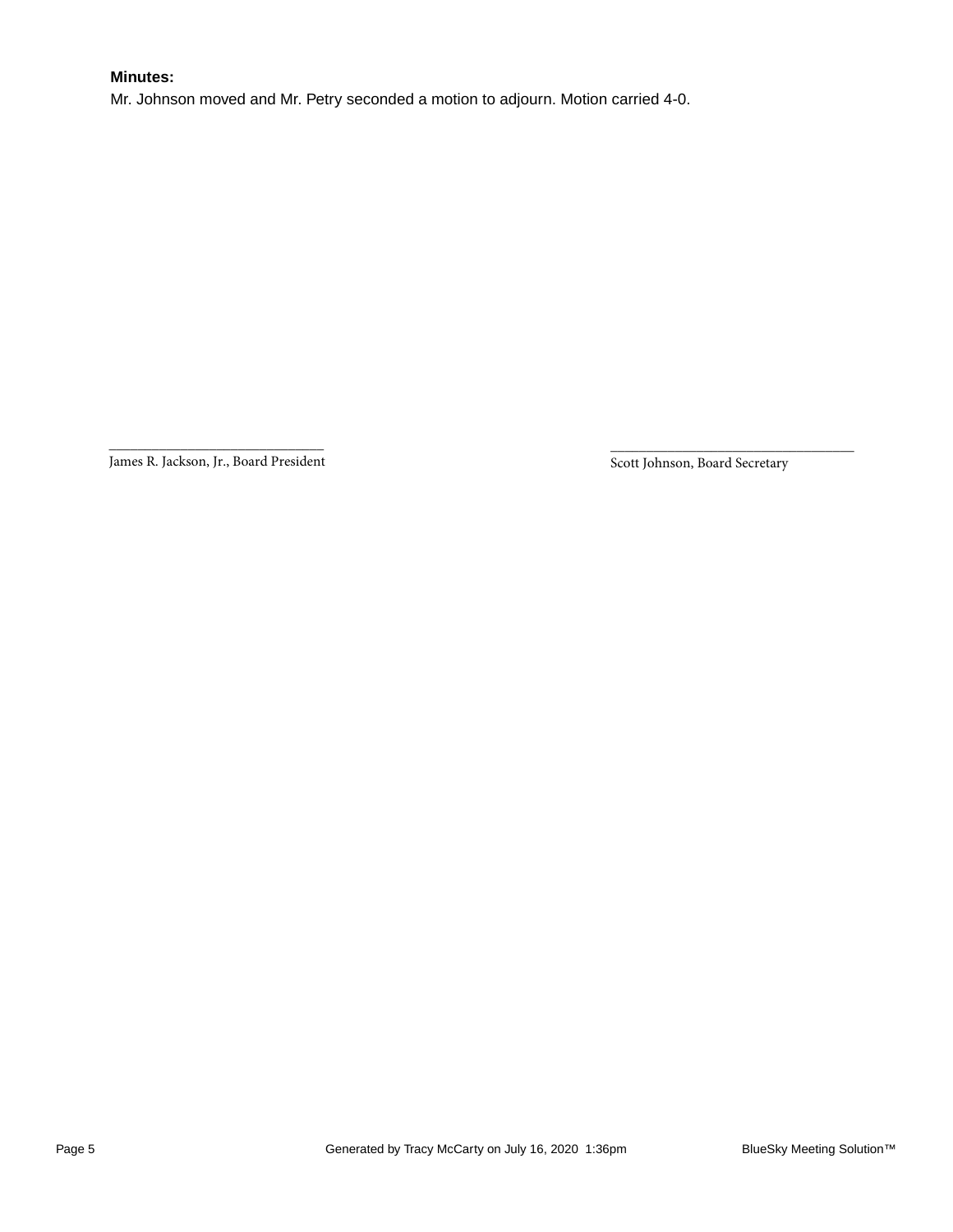# **EASTERN HANCOCK ATHLETICS**

Aaron Spaulding, Athletic Director/Head Boys Basketball Coach Telephone (317)467-0095 Ext. 250 EASTERN HANCOCK HIGH SCHOOL 10320 E. 250 N. Email: [aspaulding@easternhancock.org](mailto:aspaulding@easternhancock.org) Charlottesville, IN 46117 Website: [www.ehathletics.org](http://www.ehathletics.org/)

#### **Mr. Pfaff and School Board:**

I would like to recommend the following individuals for coaching positions this fall

#### **Football**

High School Assistants-stipend breakdown to come later Michael Galyan Scott Knight Jake Hicks Michael Dawson Cody Hibbert Sam Pfaff Ryan McCarty Steve Gilbreath Scott Johnson Marty Hicks Middle School-stipend breakdown to come later Mike Carter Josh Sipes Ken Whisman Tyler Edon

#### **Tennis**

HS Assistants- Chris Hardin, Chris Zeilinga (Split Stipend) MS Head Coach- Mike Womack (Full Stipend)

#### **Cross County**

MS Head Coach- Kevin Willis- (Full Stipend)

#### **Volleyball**

JV- Tammy Stunda (Board Member- Volunteer)

8th Grade- Aubrie Osborne (Full Stipend)

 $7^{\rm th}$ Grade-

6th Grade- Abby Singleton (Volunteer)

#### **Sincerely,**

aaron Spaulding

**July 6, 2020**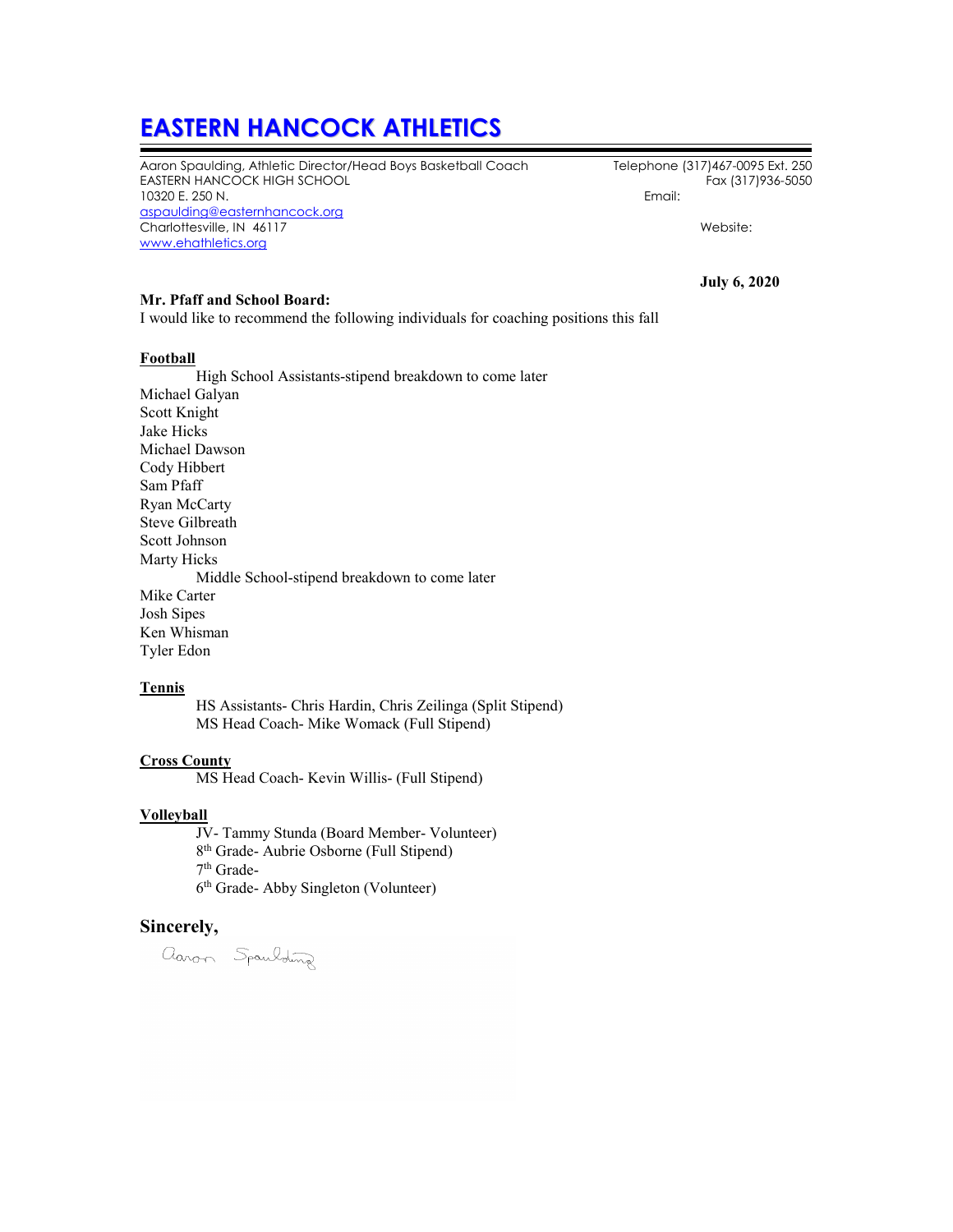# EASTERN HANCOCK MIDDLE AND HIGH SCHOOLS Extra-curricular sponsors 2020-2021

| Department Heads (12)               |                                                                 |
|-------------------------------------|-----------------------------------------------------------------|
| English                             | Robert Stonerock                                                |
| Math                                | <b>Andy Shores</b>                                              |
| Science                             | Brandi Hinen                                                    |
| Professional Development Committee  | (9) Robert Stonerock, Megan Wallace, Brandi Hinen, Kelli Brown, |
|                                     | Jennifer Ebert, Aaron Amos, Nicole Connors (1 available)        |
| <b>HS Yearbook Sponsor</b>          | Jennifer Ebert                                                  |
| Co- HS Drama Director               | Andy Sparks and Corey Yeaman                                    |
| Middle School Drama Director        | (Stipend split with above)                                      |
| <b>HS/MS Band Director</b>          | Open                                                            |
| Summer 2020 Band                    | Open                                                            |
| HS Guard                            | Open                                                            |
| MS Guard                            | Heather Huff                                                    |
| Summer 2020 HS Guard                | Open                                                            |
| Inst. Music – Instructional Support | Angela Mickler                                                  |
| Inst. Music – Instructional Support | Rebecca Wand                                                    |
| <b>HS/MS Vocal Music Director</b>   | Shawn Gilliland                                                 |
| HS Newspaper Sponsor                | Jennifer Ebert                                                  |
| <b>FFA</b>                          | Diana Arellano and Sarah Williams                               |
| Senior Class Sponsor                | Michael Galyan                                                  |
| Junior Class Sponsor                | Nicole Connors                                                  |
| Sophomore Class Sponsor             | Brandi Hinen                                                    |
| Freshman Class Sponsor              | Marci Gilbert                                                   |
| <b>HS Student Council</b>           | Kelli Brown and Megan Wallace                                   |
|                                     |                                                                 |
| Cheerleader Sponsor 9-12            | Jade Galyan                                                     |
| Competition Cheer                   | Jade Galyan                                                     |
| <b>High School Assistant</b>        | Paige Maroska                                                   |
| Cheerleader Sponsor 7-8             | Courtney Graham                                                 |
| Middle School Assistant             | Jennifer Spurling                                               |
| <b>Volunteer Cheer Coaches</b>      | Andi Terheide, Bailey Castillion, Tori Gibbs, Cole Cochard      |
| HS Academic Head Coach              | <b>Andy Shores</b>                                              |
| <b>Assistant Academic Coaches</b>   | <b>Andy Shores</b>                                              |
|                                     | Brandi Hinen                                                    |
|                                     | Robert Stonerock                                                |
|                                     | (2 available)                                                   |
| National Honor Society              | Dana Hilgert                                                    |
| National Junior Honor Society       | Open                                                            |
| HA Building Coordinator (HS)        | <b>Heather Toney</b>                                            |
| HA Building Coordinator (MS)        | Lindsay Shaw                                                    |
| MS Yearbook                         | Jennifer Ebbert                                                 |
| MS Student Council                  | Stephanie Padgett                                               |
| MS Team Leaders                     | Lindsey Shaw, Brett Bechtel, Kathy Sexton                       |
| MS Academic Super Bowl Coaches      | Jennie Gaylord                                                  |
|                                     | Scott Knight                                                    |
|                                     | Lauri Johnson                                                   |
|                                     | Jade Galyan                                                     |
| MS Spell Bowl                       | Cathleen Huffman                                                |
| HS Spell Bowl                       | Kari Brown                                                      |
| MS Robotics Team                    | Open                                                            |
| HS Robotics Team                    | Aaron Amos                                                      |
| School Improvement Committees-HS    | Andy Shores, Rob Stonerock                                      |
| MS                                  | Kathy Sexton, Shantelle Ebbert                                  |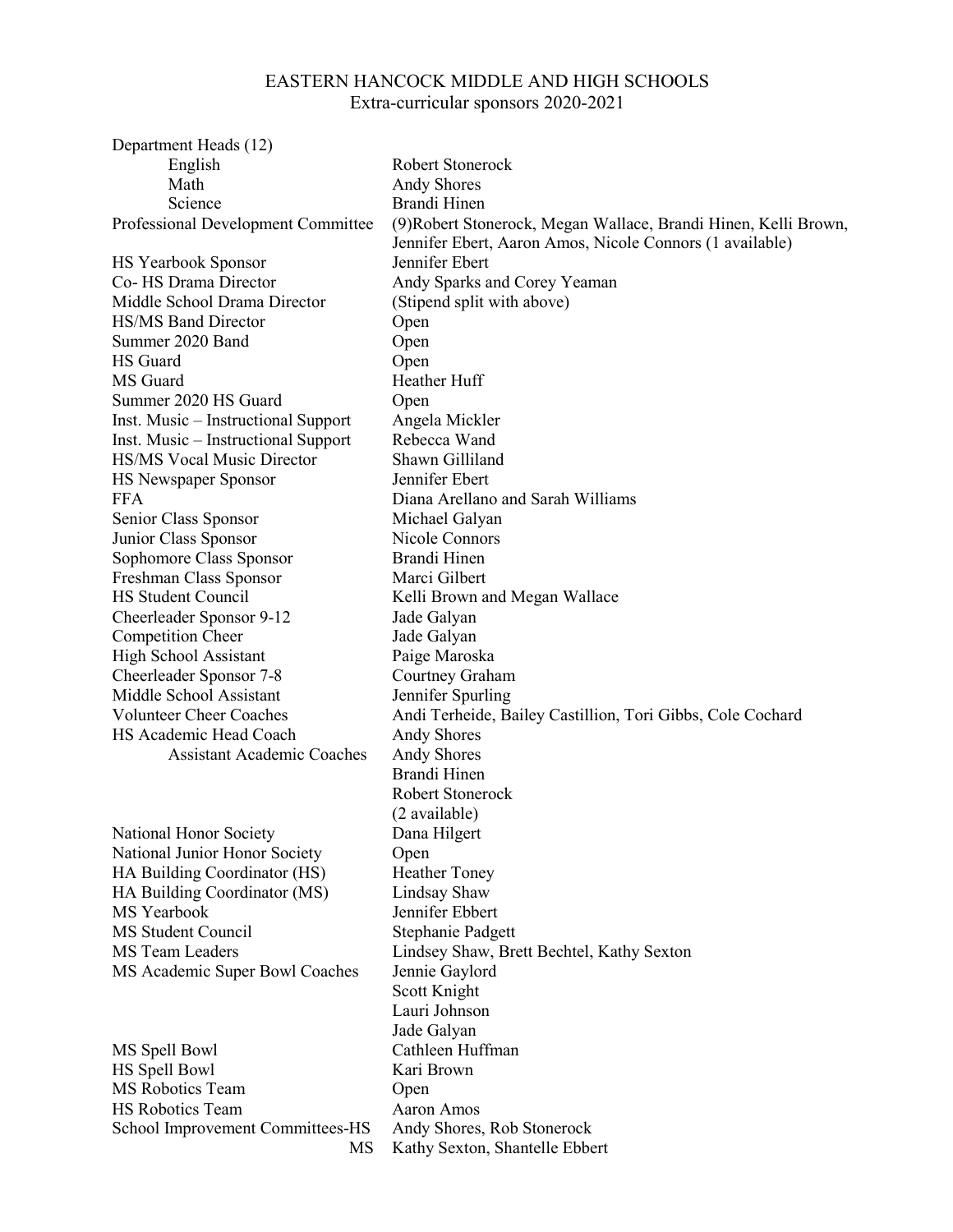## **2020-2021 10-Month Support Staff Listing**

Report pulled 6/29/2020

| <b>First Name</b> | <b>Last Name</b>     | <b>Emp Type Code</b> | <b>Building Code</b> |
|-------------------|----------------------|----------------------|----------------------|
| <b>MARGO</b>      | <b>STRODTMAN</b>     | <b>BLV</b>           | <b>ADMIN</b>         |
| <b>APRIL</b>      | <b>MATTOX</b>        | <b>NURSE</b>         | <b>ADMIN</b>         |
| <b>EMILY</b>      | <b>VONDERSCHMITT</b> | <b>OCCTH</b>         | <b>ADMIN</b>         |
| <b>JONATHAN</b>   | <b>ONUFROCK</b>      | <b>PSYCH</b>         | <b>ADMIN</b>         |
| <b>HEATHER</b>    | <b>BLOCHER</b>       | PT                   | <b>ADMIN</b>         |
| <b>MITCHELL</b>   | <b>BLOCHER</b>       | <b>SRO</b>           | <b>ADMIN</b>         |
| <b>JAMES</b>      | <b>CHAPMAN</b>       | <b>SRO</b>           | <b>ADMIN</b>         |
| <b>HANS</b>       | <b>COOLEY</b>        | <b>SRO</b>           | <b>ADMIN</b>         |
| <b>JEFF</b>       | <b>DIXON</b>         | <b>SRO</b>           | <b>ADMIN</b>         |
| <b>RYAN</b>       | <b>NASBY</b>         | <b>SRO</b>           | <b>ADMIN</b>         |
| ANDREW            | <b>PFAFF</b>         | <b>SRO</b>           | <b>ADMIN</b>         |
| <b>WES</b>        | <b>STEGMAN</b>       | <b>SRO</b>           | <b>ADMIN</b>         |
| PAUL              | <b>WHITTINGTON</b>   | <b>SRO</b>           | <b>ADMIN</b>         |
| <b>MANDY</b>      | <b>COOK</b>          | <b>ASST</b>          | <b>ELEM</b>          |
| <b>JENNIFER</b>   | <b>COOLEY</b>        | ASST                 | <b>ELEM</b>          |
| <b>THOMAS</b>     | <b>DAVIS</b>         | <b>ASST</b>          | <b>ELEM</b>          |
| CASSONDRA         | <b>DEWITT</b>        | <b>ASST</b>          | <b>ELEM</b>          |
| <b>NANCY</b>      | <b>DURHAM</b>        | <b>ASST</b>          | <b>ELEM</b>          |
| AMY               | <b>GARRISON</b>      | <b>ASST</b>          | <b>ELEM</b>          |
| <b>DIANA</b>      | <b>GORDON</b>        | <b>ASST</b>          | <b>ELEM</b>          |
| <b>BROOKE</b>     | <b>GREEN</b>         | <b>ASST</b>          | <b>ELEM</b>          |
| AMBER             | <b>GRIFFIN</b>       | <b>ASST</b>          | <b>ELEM</b>          |
| <b>CARA</b>       | <b>HENDERSON</b>     | <b>ASST</b>          | <b>ELEM</b>          |
| <b>KEITHEA</b>    | <b>HOLLARS</b>       | ASST                 | <b>ELEM</b>          |
| <b>HEATHER</b>    | <b>HUFF</b>          | <b>ASST</b>          | <b>ELEM</b>          |
| <b>JAMIE</b>      | MARSHALL             | <b>ASST</b>          | <b>ELEM</b>          |
| LORI              | <b>MCKINNEY</b>      | <b>ASST</b>          | <b>ELEM</b>          |
| <b>TONJA</b>      | SHEWMAN              | <b>ASST</b>          | <b>ELEM</b>          |
| <b>EVELYN</b>     | <b>WALLACE</b>       | ASST                 | <b>ELEM</b>          |
| <b>KELLIE</b>     | <b>WOOD</b>          | <b>ASST</b>          | <b>ELEM</b>          |
| <b>JUDITH</b>     | <b>JORDAN</b>        | <b>CAFE</b>          | <b>ELEM</b>          |
| <b>KIMBERLY</b>   | <b>MUMFORD</b>       | <b>CAFE</b>          | <b>ELEM</b>          |
| <b>DINAH</b>      | <b>OLDHAM</b>        | <b>CAFE</b>          | <b>ELEM</b>          |
| <b>VALERIE</b>    | <b>RICHEY</b>        | <b>CAFE</b>          | <b>ELEM</b>          |
| <b>TAMARA</b>     | VANNARSDALL          | <b>CAFE</b>          | <b>ELEM</b>          |
| <b>JENNIFER</b>   | WAIT                 | <b>CAFE</b>          | <b>ELEM</b>          |
| <b>TRACY</b>      | <b>WILSON</b>        | <b>CAFE</b>          | <b>ELEM</b>          |
| ANGELA            | <b>WINEBRENNER</b>   | <b>CAFE</b>          | <b>ELEM</b>          |
| <b>KIMBERLY</b>   | <b>GRANT</b>         | <b>SEC</b>           | <b>ELEM</b>          |
| <b>CARRIE</b>     | <b>SUTTON</b>        | <b>SEC</b>           | <b>ELEM</b>          |
| <b>KARRI</b>      | <b>BROWN</b>         | ASST                 | HS.                  |
| <b>KELLY</b>      | <b>HOOVER</b>        | <b>ASST</b>          | HS                   |
| ANGELA            | <b>MARCUM</b>        | <b>ASST</b>          | HS                   |
| PHILLIP           | <b>MORRIS</b>        | <b>ASST</b>          | HS                   |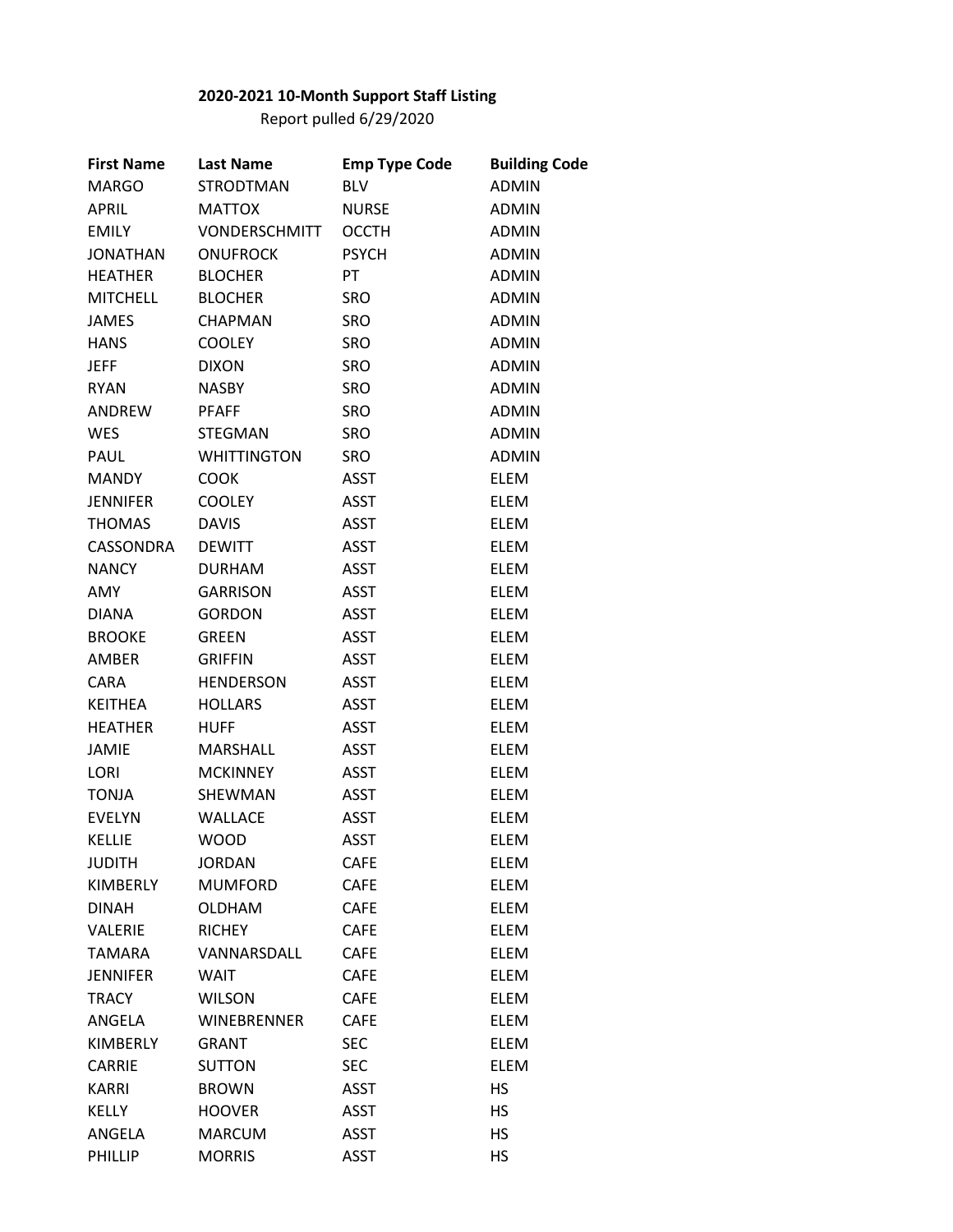| LORA             | SWAN                | <b>ASST</b>   | НS           |
|------------------|---------------------|---------------|--------------|
| <b>HEATHER</b>   | <b>SWEET</b>        | <b>ASST</b>   | <b>HS</b>    |
| <b>MAX</b>       | <b>WALL</b>         | ASST          | HS           |
| <b>DOUGLAS</b>   | WENNEN              | <b>ASST</b>   | HS           |
| <b>PHYLLIS</b>   | <b>ABBOTT</b>       | CAFE          | HS           |
| GWENDOLYN        | <b>BACK</b>         | CAFE          | HS           |
| <b>DIANE</b>     | <b>BURNS</b>        | <b>CAFE</b>   | <b>HS</b>    |
| <b>STACI</b>     | <b>EMERSON</b>      | <b>CAFE</b>   | HS           |
| <b>MERRI</b>     | <b>LOGAN</b>        | <b>CAFE</b>   | HS           |
| <b>DORIS</b>     | <b>PRICE</b>        | <b>CAFE</b>   | НS           |
| <b>DONNA</b>     | <b>ROBINSON</b>     | <b>CAFE</b>   | <b>HS</b>    |
| <b>BRITTANY</b>  | <b>SCOTT</b>        | <b>CAFE</b>   | <b>HS</b>    |
| <b>LINDA</b>     | <b>SMITH</b>        | <b>CAFE</b>   | HS           |
| <b>MARILYN</b>   | VANSCYOC            | <b>CAFE</b>   | HS           |
| <b>STACEY</b>    | <b>JONES</b>        | <b>SEC</b>    | HS           |
| <b>CORY</b>      | RAINBOLT            | <b>SEC</b>    | <b>HS</b>    |
| <b>CATHY</b>     | <b>REYNOLDS</b>     | <b>SEC</b>    | <b>HS</b>    |
| <b>MEGAN</b>     | <b>WHISMAN</b>      | <b>SEC</b>    | HS           |
| <b>JEFF</b>      | <b>GOBLE</b>        | <b>MOWING</b> | <b>MISC</b>  |
| <b>MIKE</b>      | <b>HUBERT</b>       | MOWING/MAINT. | <b>MISC</b>  |
| <b>MICHAEL</b>   | <b>CUSHING</b>      | <b>SRO</b>    | <b>MISC</b>  |
| <b>DEBRA</b>     | <b>JACKSON</b>      | <b>ASST</b>   | MS           |
| ANGELA           | <b>JOHNSON</b>      | <b>ASST</b>   | <b>MS</b>    |
| <b>CLARISSA</b>  | O'NEAL              | ASST          | MS           |
| ANGELA           | <b>WATKINS</b>      | <b>ASST</b>   | MS           |
| <b>SHANNA</b>    | <b>SHARP</b>        | <b>SEC</b>    | <b>MS</b>    |
| <b>SYDNEY</b>    | <b>SMITH</b>        | <b>SEC</b>    | MS           |
| <b>ROBYN</b>     | <b>BAKER</b>        | 3.5DR         | <b>TRANS</b> |
| PAUL             | <b>LITTEN</b>       | 3.5DR         | TRANS        |
| <b>HOLLY</b>     | <b>TREES-MILLER</b> | 3.5DR         | <b>TRANS</b> |
| <b>TAMMY</b>     | <b>BADGLEY</b>      | 3DRIV         | <b>TRANS</b> |
| PEGGY            | <b>BRADLEY</b>      | 3DRIV         | <b>TRANS</b> |
| <b>DEBORAH</b>   | <b>COCHARD</b>      | 3DRIV         | <b>TRANS</b> |
| <b>MICHAEL</b>   | <b>COLE</b>         | 3DRIV         | <b>TRANS</b> |
| PHILMIA          | COLE                | 3DRIV         | <b>TRANS</b> |
| <b>MARSHA</b>    | COLLINS-BROWN       | 3DRIV         | <b>TRANS</b> |
| <b>BRIDGET</b>   | <b>HUDSON</b>       | 3DRIV         | <b>TRANS</b> |
| <b>DAVID</b>     | <b>HUFF</b>         | 3DRIV         | <b>TRANS</b> |
| <b>MICHAEL</b>   | <b>HUFF</b>         | 3DRIV         | <b>TRANS</b> |
| <b>AMANDA</b>    | <b>JACKSON</b>      | 3DRIV         | <b>TRANS</b> |
| <b>TRACI</b>     | <b>JOHNSON</b>      | 3DRIV         | <b>TRANS</b> |
| <b>CHRISTINA</b> | <b>KNOBLOCK</b>     | 3DRIV         | <b>TRANS</b> |
| <b>LINDA</b>     | <b>LITTEN</b>       | 3DRIV         | <b>TRANS</b> |
| <b>DONNA</b>     | <b>POTTS</b>        | 3DRIV         | <b>TRANS</b> |
| <b>JOHN</b>      | <b>WHEELER</b>      | 3DRIV         | <b>TRANS</b> |
| <b>DONITA</b>    | <b>WILLIS</b>       | 3DRIV         | <b>TRANS</b> |
| <b>CYNTHIA</b>   | <b>WOOD</b>         | 3DRIV         | <b>TRANS</b> |
| <b>BETH</b>      | <b>EELLS</b>        | <b>DRVR</b>   | <b>TRANS</b> |
|                  |                     |               |              |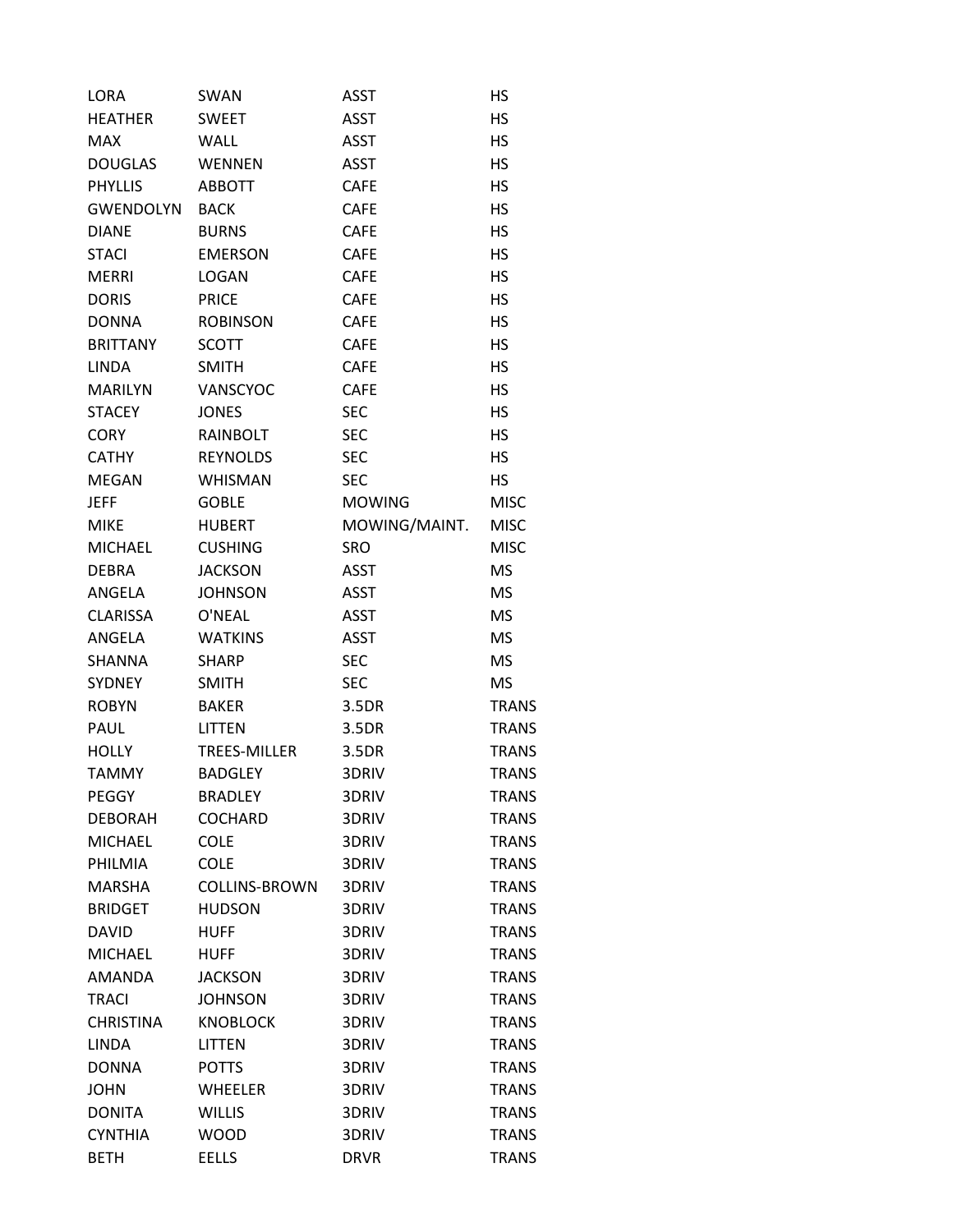| <b>STARCEE</b> | <b>HEADLEE</b>  | <b>DRVR</b> | <b>TRANS</b> |
|----------------|-----------------|-------------|--------------|
| MATTHEW        | <b>HEATH</b>    | <b>DRVR</b> | <b>TRANS</b> |
| <b>JOAN</b>    | <b>HIGGINS</b>  | <b>MON</b>  | <b>TRANS</b> |
| <b>BONITA</b>  | <b>MARTIN</b>   | <b>MON</b>  | <b>TRANS</b> |
| CAROL          | <b>VEERKAMP</b> | <b>MON</b>  | <b>TRANS</b> |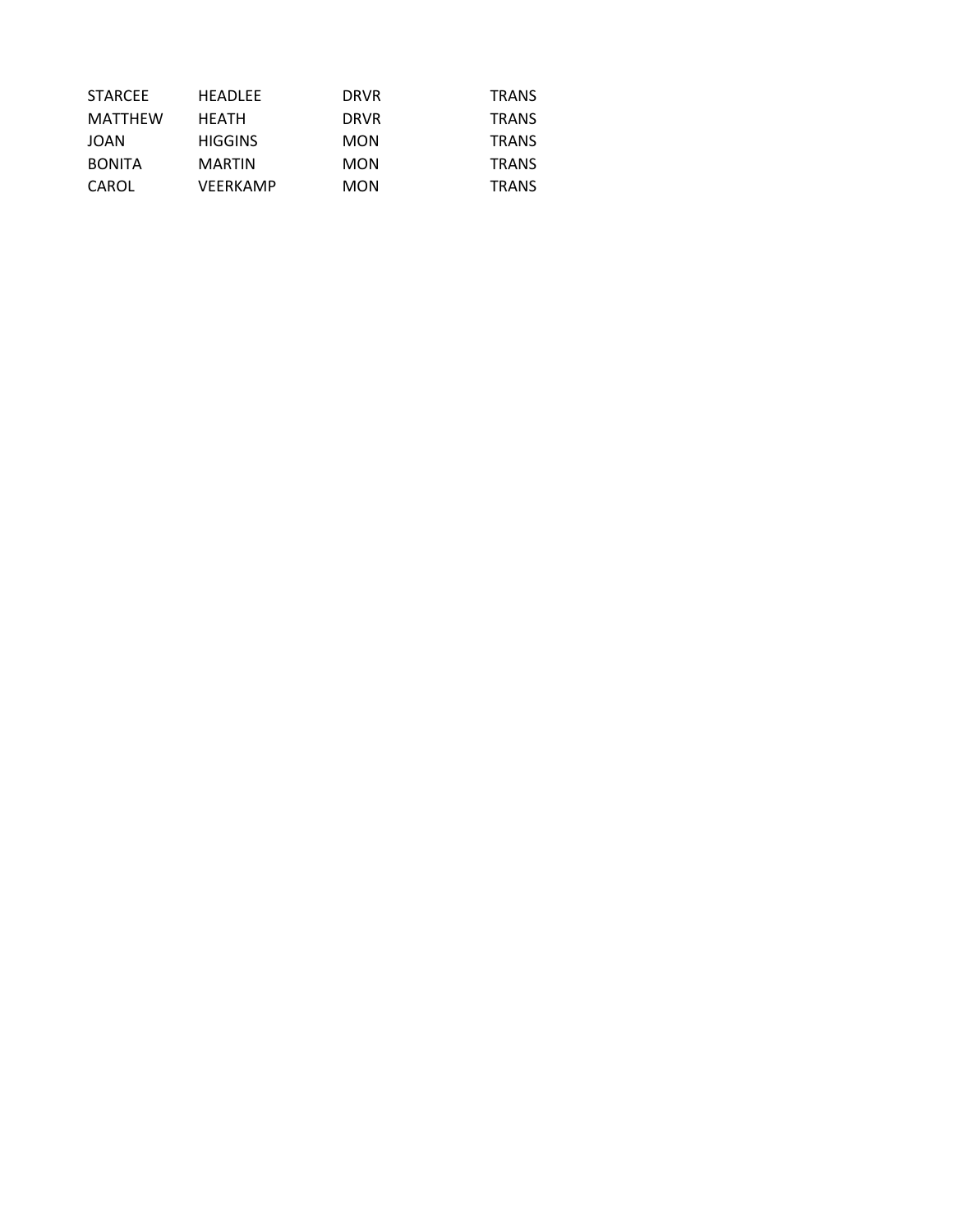# EASTERN HANCOCK ELEMENTARY DISCIPLINE SUMMARY 2019-2020

| <b>Disciplinary Infractions</b>                                                   | 19-20            | 18-19            | $17 - 18$        |
|-----------------------------------------------------------------------------------|------------------|------------------|------------------|
| Battery                                                                           | $\overline{1}$   | 3                | 1                |
| <b>Behavior Infraction Limit</b>                                                  | $\boldsymbol{0}$ | $\boldsymbol{0}$ | $\mathbf 1$      |
| <b>Biting</b>                                                                     | $\mathbf{1}$     | $\mathbf{0}$     | $\boldsymbol{0}$ |
| <b>Bus Misconduct</b>                                                             | 45               | 73               | 35               |
| <b>Chronic Minor Infractions</b>                                                  | 3                | 7                | 4                |
| <b>Class Disruption</b>                                                           | $\overline{2}$   | 4                | 5                |
| Damage of Property/Vandalism                                                      | $\overline{2}$   | $\mathbf{1}$     | $\overline{1}$   |
| Defiance                                                                          | $\overline{2}$   | 13               | 17               |
| <b>Disorderly Conduct</b>                                                         | 6                | 9                | 8                |
| Disrespect to Staff                                                               | $\overline{2}$   | 6                | 3                |
| Disrespect to Students                                                            | 41               | 34               | 28               |
| Failure to Complete Academic Tasks                                                | $\mathbf{1}$     | 5                | $\overline{2}$   |
| Failure to Honor Reasonable Request                                               | $\overline{4}$   | 5                | 10               |
| Fighting                                                                          | 7                | 13               | 15               |
| Habitual Offender                                                                 | $\boldsymbol{0}$ | $\overline{4}$   | $\boldsymbol{0}$ |
| Harassment                                                                        | $\boldsymbol{0}$ | 3                | $\boldsymbol{0}$ |
| Horseplay                                                                         | 3                | 6                | 4                |
| <b>Inappropriate Devices</b>                                                      | $\boldsymbol{0}$ | 3                | $\boldsymbol{0}$ |
| Inappropriate Language                                                            | 4                | 12               | 10               |
| Intimidation                                                                      | $\mathbf{1}$     | $\boldsymbol{0}$ | $\boldsymbol{0}$ |
| Inappropriate Use of Technology                                                   | 9                | 7                | 9                |
| Lying/ Cheating                                                                   | $\overline{1}$   | $\overline{2}$   | $\boldsymbol{0}$ |
| Leave Area Without Permission                                                     | $\boldsymbol{0}$ | 1                | $\boldsymbol{0}$ |
| Late to School                                                                    | $\boldsymbol{0}$ | 18               | 7                |
| <b>Major Misconduct</b>                                                           | $\boldsymbol{0}$ | 1                | $\mathbf{1}$     |
| Noncompliance                                                                     | 6                | 8                | 10               |
| <b>Other</b>                                                                      | $\mathbf{0}$     | $\boldsymbol{0}$ | $\boldsymbol{0}$ |
| Out of Area                                                                       | $\boldsymbol{0}$ | 1                | $\boldsymbol{0}$ |
| Physical Assault                                                                  | $\mathbf{1}$     | 11               | 3                |
| <b>Physical Bullying</b>                                                          | $\theta$         |                  | $\theta$         |
| Sexual Harassment                                                                 | $\boldsymbol{0}$ | $\boldsymbol{0}$ | $\boldsymbol{0}$ |
| Slapping, Hitting, Pushing                                                        | 13               | 30               | 19               |
| Stealing/Theft                                                                    | 1                | 2                | 12               |
| Threats to Others                                                                 | $\overline{7}$   | 9                | 16               |
| Verbal Aggression                                                                 | $\boldsymbol{0}$ | $\boldsymbol{0}$ | $\boldsymbol{0}$ |
| <b>Verbal Bullying</b>                                                            | $\boldsymbol{0}$ | 2                | $\overline{2}$   |
| Weapons                                                                           | $\overline{0}$   | $\mathbf 1$      | $\mathbf{0}$     |
| <b>TOTAL</b>                                                                      | 163              | 295              | 223              |
| (Includes Classroom w/o Office Assigned<br>Discipline Starting 16-17 School Year) |                  |                  |                  |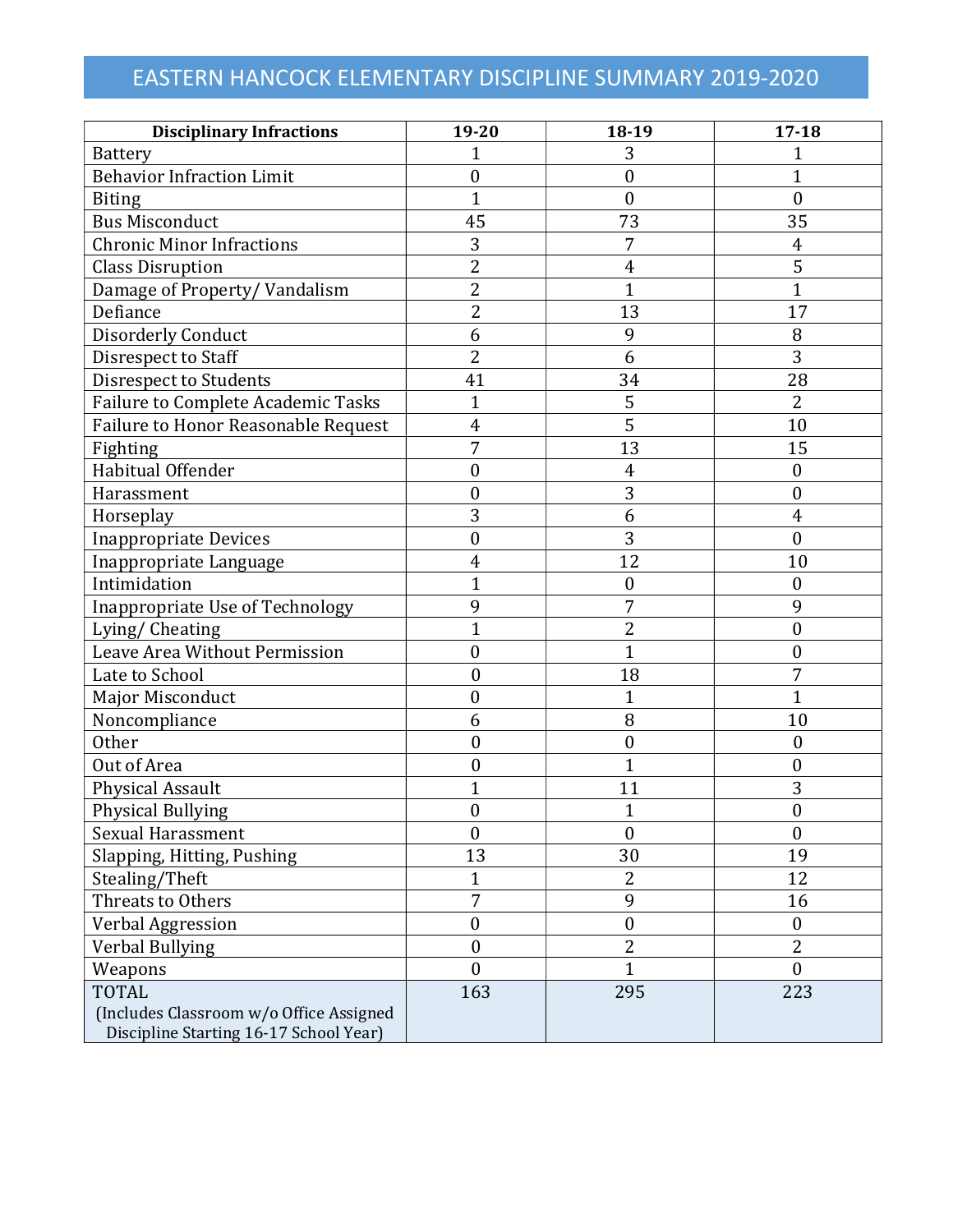# EASTERN HANCOCK ELEMENTARY DISCIPLINE SUMMARY 2019-2020

| <b>Discipline Action</b>          | 19-20            | 18-19        | $17 - 18$ | $16 - 17$      | $15 - 16$ | 14-15          |
|-----------------------------------|------------------|--------------|-----------|----------------|-----------|----------------|
| Conference with Principal         | 11               | 4            | 11        | 23             | 20        | 31             |
| Expulsion                         | $\boldsymbol{0}$ | $\Omega$     |           |                |           |                |
| Follow Individual Behavior Plan   | 0                | $\mathbf{0}$ | $\theta$  | 21             | 72        | 73             |
| In School Suspension              | 8                | 16           | 34        | 35             | 9         | 10             |
| Loss of Bus Privileges            | 3                | 11           | 3         |                | 9         | 10             |
| <b>Loss of Recess</b>             | 70               | 86           | 67        | 81             | 98        | 138            |
| Loss of Specials                  |                  | 6            | 4         |                | 6         | 14             |
| <b>Lunch Detention</b>            | 19               | 32           | 51        | 32             | 34        | 28             |
| No Action                         | 0                | $\theta$     | 0         | $\Omega$       | 3         |                |
| Out of School Suspension          | 1                | 6            | 3         | $\overline{2}$ | 11        | 18             |
| Parent Contacted by Administrator | 3                | 1            |           |                | 3         | $\overline{4}$ |
| Thursday Night School             | 0                | 10           | 6         | 6              | 11        | 26             |
| Time Out in Office                | 20               | 9            | 23        | 33             | 23        | 49             |
| Verbal Warning                    | $\Omega$         | 8            | 0         | $\Omega$       | 0         | $\Omega$       |
| Work Completed in Office          | $\Omega$         | $\Omega$     | $\Omega$  | $\Omega$       |           |                |
| <b>TOTAL</b>                      | 128              | 189          | 204       | 248            | 300       | 402            |
| (Office Assigned Discipline ONLY  |                  |              |           |                |           |                |
| Starting 16-17 School Year)       |                  |              |           |                |           |                |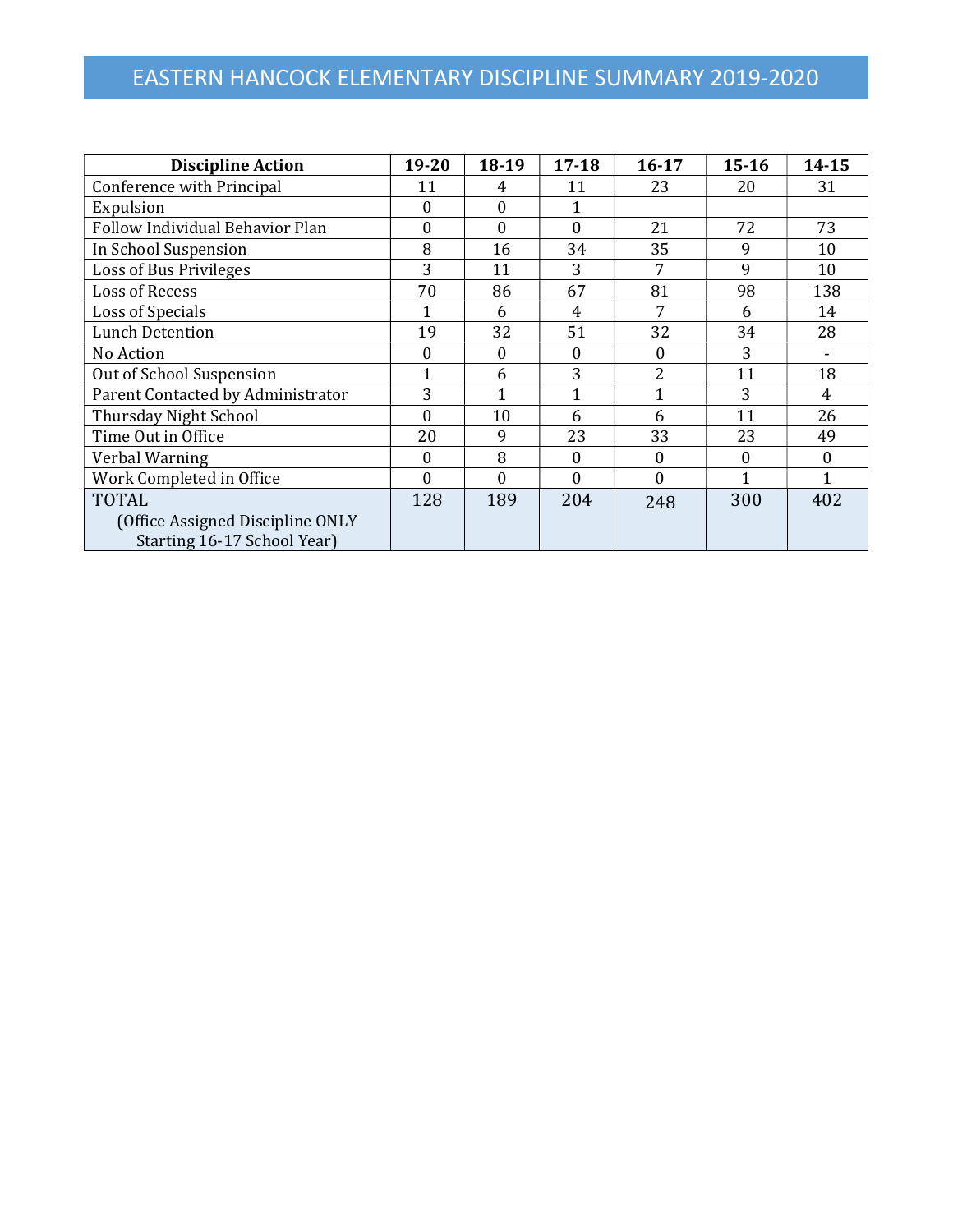# Eastern Hancock Attendance Rates 2019-20 School Year

# Eastern Hancock Elementary School

| 2019-20 | 2018-19 | 2017-18 |
|---------|---------|---------|
| 96.62%  | 95.46%  | 94.94%  |

# Eastern Hancock Middle School

| 2019-20 | 2018-19 | 2017-18 |
|---------|---------|---------|
| 95.57%  | 93.82%  | 93.08%  |

# Eastern Hancock High School

| 2019-20 | 2018-19 | 2017-18 |
|---------|---------|---------|
| 95.57%  | 92.20%  | 93.43%  |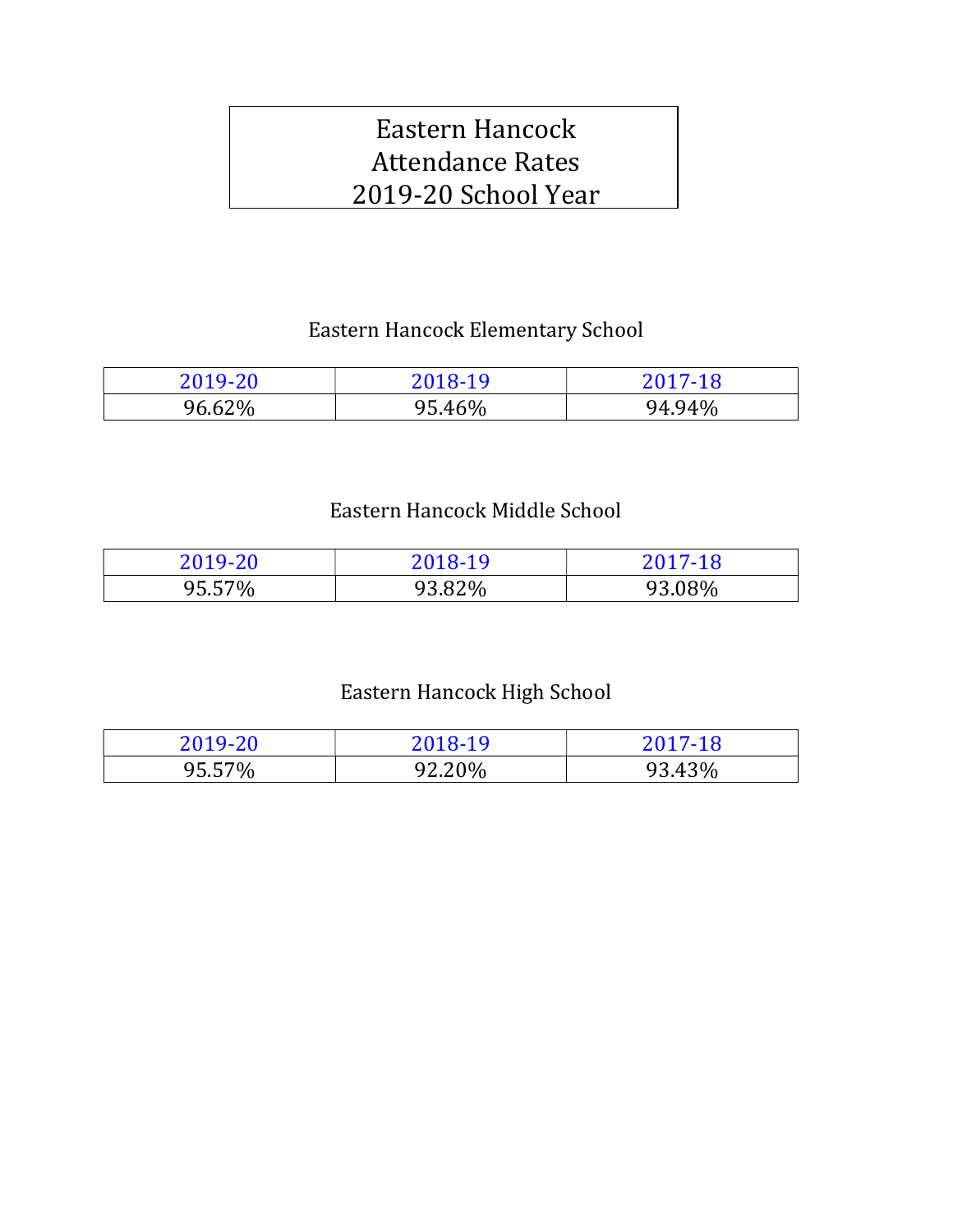| <b>Disciplinary Infractions</b>     | 2019-20 | 2018-19 | 2017-18 |
|-------------------------------------|---------|---------|---------|
| Abusive/ Vulgar Language            | 12/24   | 7/19    | 9/17    |
| <b>Attendance Policy Limit</b>      | 7/3     | 7/8     | 39/6    |
| <b>Attendance Warning</b>           | 1/2     | 17/12   | 76/5    |
| <b>Battery</b>                      | 0/2     | 2/12    | 7/9     |
| Bullying - Cyber                    | 0/0     | 0/1     | 1/0     |
| <b>Bullying - Physical</b>          | 0/0     | 0/0     | 0/1     |
| <b>Bullying - Verbal</b>            | 3/0     | 0/2     | 0/0     |
| <b>Bus Misconduct</b>               | 11/26   | 12/27   | 10/40   |
| Cheating                            | 11/20   | 18/13   | 16/15   |
| Chronic Minor Infractions/          | 10/20   | 15/12   | 8/14    |
| <b>Habitual Offender</b>            |         |         |         |
| <b>Class Disruption</b>             | 30/79   | 19/57   | 16/40   |
| <b>Cell Phone</b>                   | 27/26   | 40/36   | 45/54   |
| Damage of Property/ Vandalism       | 1/2     | 3/6     | 0/4     |
| Dress Code                          | 4/20    | 6/16    | 2/2     |
| Defiance                            | 10/14   | 6/9     | 2/8     |
| <b>Drugs</b>                        | 3/0     | 1/0     | 0/0     |
| <b>Disorderly Conduct</b>           | 15/18   | 8/18    | 20/11   |
| <b>Driving Violation</b>            | 1/0     | 2/0     | 5/0     |
| Disrespect to Staff                 | 23/47   | 20/32   | 13/28   |
| Disrespect to Students              | 8/29    | 15/45   | 6/46    |
| Failure to Complete Academic        | 35/92   | 75/31   | 90/122  |
| <b>Tasks</b>                        |         |         |         |
| Failure to Comply with a            | 7/169   | 22/99   | 37/84   |
| Reasonable Request                  |         |         |         |
| Fighting                            | 8/12    | 2/4     | $2/5$   |
| Harassment/Threats                  | 2/7     | 3/5     | 11/10   |
| <b>Hallway Disruption</b>           | 0/3     | 0/4     | 0/0     |
| Horseplay                           | 3/32    | 11/34   | $5/40$  |
| <b>Inappropriate Devices</b>        | 1/1     | 0/2     | 0/0     |
| Intimidation                        | 0/0     | 3/2     | 0/2     |
| Inappropriate Use of Technology     | 3/13    | 4/14    | $5/14$  |
| Lying/ Cheating                     | 0/2     | 2/2     | 3/1     |
| Late to School                      | 15/24   | 31/0    | 162/3   |
| <b>Major Misconduct</b>             | 2/1     | 6/7     | 6/10    |
| Minor Misconduct                    | 7/22    | $5/18$  | 6/21    |
| Out of Area                         | 8/10    | 24/21   | 15/20   |
| <b>Public Displays of Affection</b> | 0/4     | 2/2     | 0/2     |
| Plagiarism                          | 2/1     | 2/0     | 2/5     |
| <b>Skipped Class</b>                | 2/1     | 4/2     | 9/0     |

# **2019-20 Infraction Report HS/MS**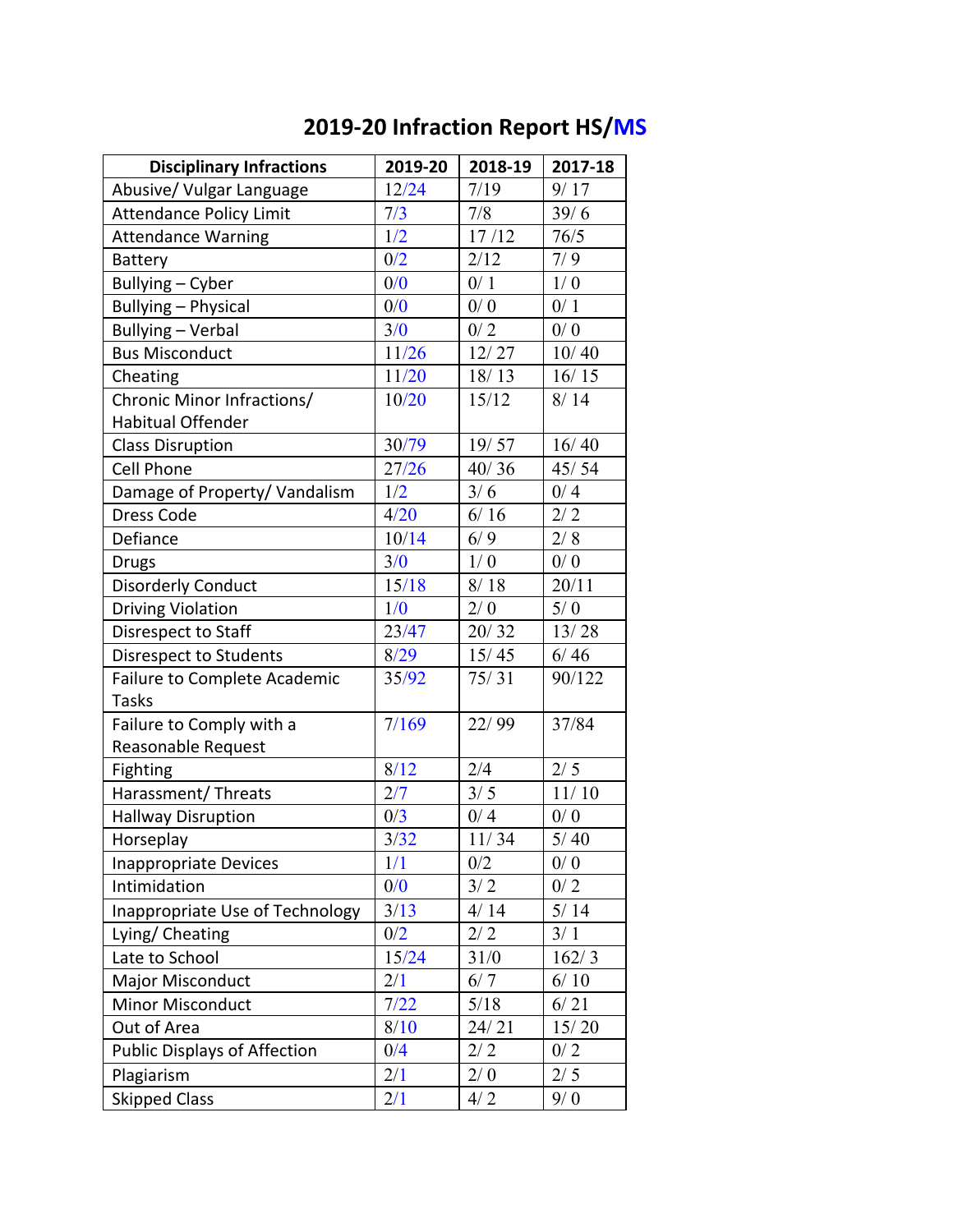| <b>Skipped Detention Study Hall</b> | 0/1  | 9/2   | 31/5  |
|-------------------------------------|------|-------|-------|
| Skipped Friday Night School         | 0/0  | 8/4   | 28/6  |
| Tardy                               | 8/59 | 18/63 | 27/46 |
| Theft                               | 0/0  | 0/2   | 3/3   |
| Tobacco                             | 7/1  | 27/6  | 6/0   |
| Truancy                             | 0/0  | 0/1   | 5/0   |
| Weapons                             | 1/0  | 0/0   | 0/0   |
| Vandalism                           | 0/2  | 0/4   | 0/1   |

# **Discipline Action Report HS/MS**

| <b>Discipline Action</b>                                | 2019-20 | 2018-19 | 2017-18 |
|---------------------------------------------------------|---------|---------|---------|
| <b>Attendance Contract</b>                              | 3/2     | 16/10   | 70/5    |
| <b>Behavior Contract</b>                                | 1/1     | 0/6     | 4/ 0    |
| Confiscation of Device (cell<br>phone)                  | 2/1     | 19/1    | 39/5    |
| <b>Combine with Other Referrals</b>                     | 20/33   | 5/15    | 7/14    |
| Conference with Admin.                                  | 26/18   | 38/23   | 56/34   |
| <b>Detention Friday Night</b>                           | 19/26   | 38/46   | 104/42  |
| <b>Detention Study Hall</b>                             | 93/239  | 171/264 | 311/203 |
| <b>Expulsion Attending</b><br><b>Alternative School</b> | 0/0     | 0/0     | 0/0     |
| Expulsion                                               | 0/0     | 0/0     | 2/0     |
| <b>In-School Suspension</b>                             | 33/37   | 51/44   | 38/40   |
| Loss of Bus Privilege                                   | 2/1     | 0/1     | 1/4     |
| Loss of Class Credit                                    | 0/0     | 9/9     | 39/5    |
| Loss of Computer Privileges                             | 0/0     | 2/1     | 3/0     |
| <b>Lunch Detention</b>                                  | 2/41    | 2/29    | 1/15    |
| Loss of Home Room Privilege                             | 0/0     | 0/0     | 2/0     |
| Loss of Library Privileges                              | 0/0     | 0/0     | 0/0     |
| Loss of Specials                                        | 0/0     | 1/3     | 1/2     |
| Out of School Suspension                                | 19/11   | 4/ 5    | 2/0     |
| Restitution                                             | 1/0     | 2/1     | 0/1     |
| <b>Verbal Warnings</b>                                  | 18/174  | 21/243  | 37/44   |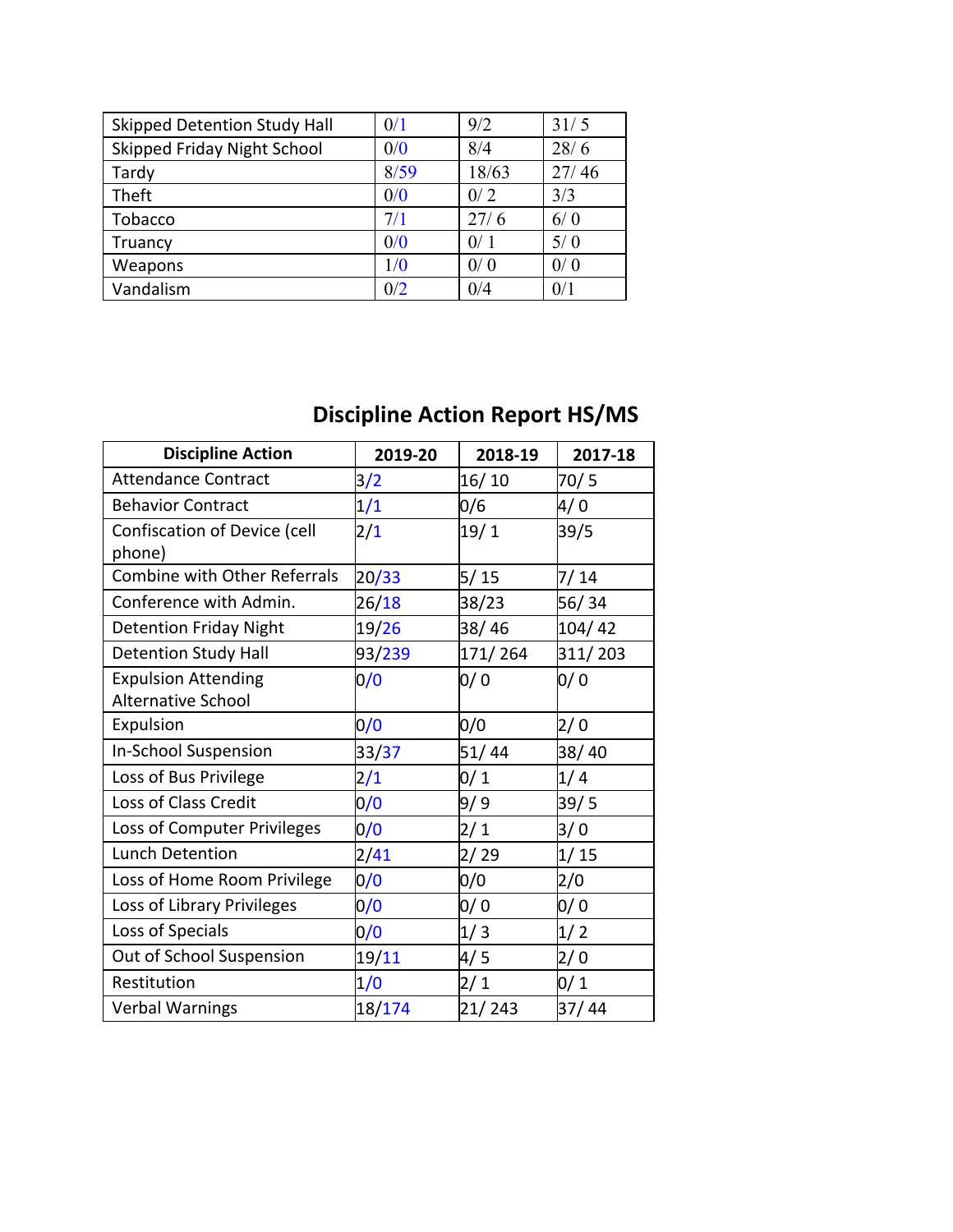# **Eastern Hancock Attendance Rates**

# Eastern Hancock Elementary School

| 2019-20 | 2018-19 | 2017-18 |
|---------|---------|---------|
| 96.62%  | 95.46%  | 94.94%  |

# Eastern Hancock Middle School

| 2019-20 | 2018-19 | 2017-18 |
|---------|---------|---------|
| 95.57%  | 93.82%  | 93.08%  |

## Eastern Hancock High School

| 2019-20 | 2018-19 | 2017-18 |
|---------|---------|---------|
| 95.57%  | 92.20%  | 93.43%  |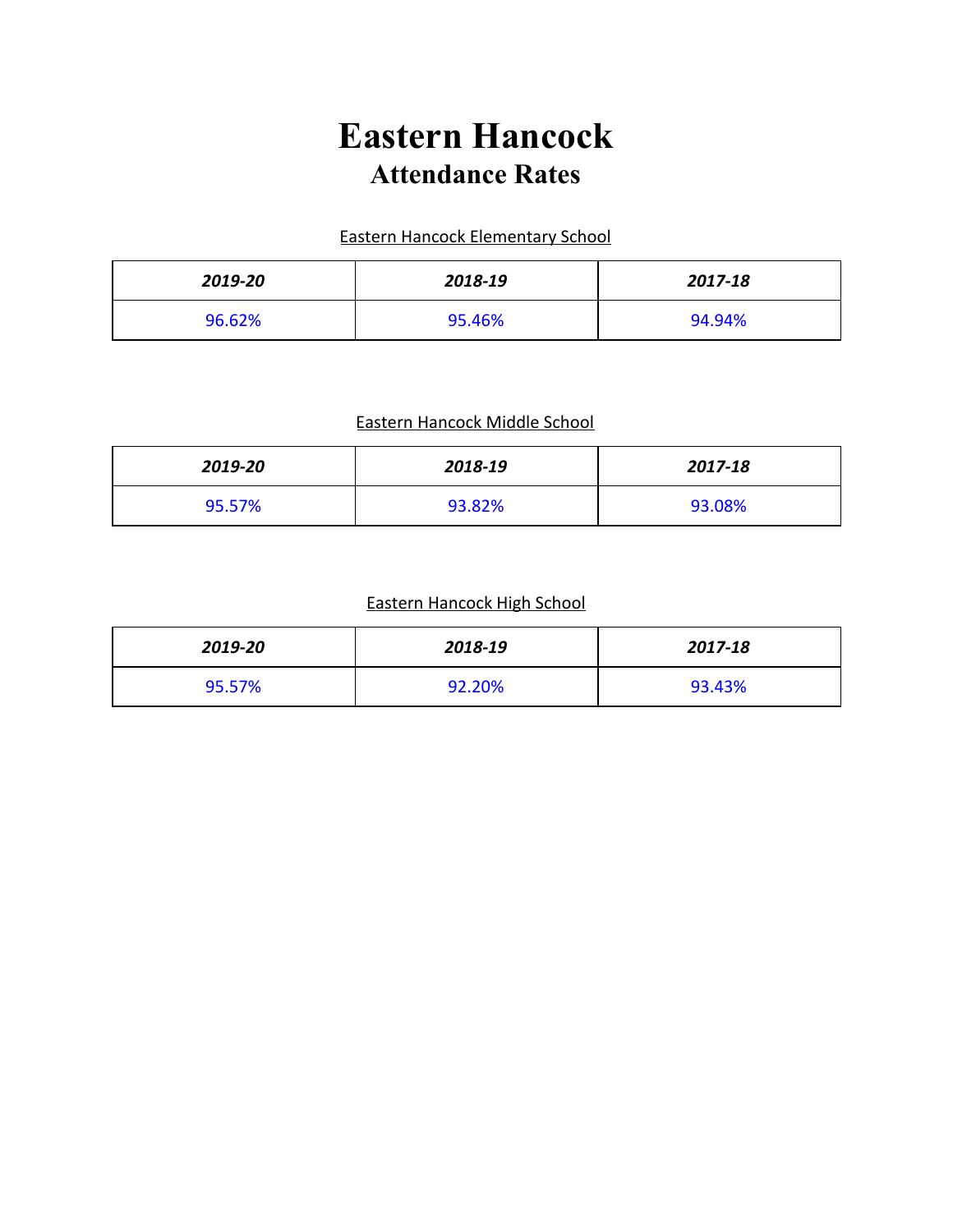### **2020-21 School Reopening Plan Summary**

- 1. Our reopening plan is based primarily on the Indiana Department of Education's reopening framework entitled, "Indiana's Considerations for Learning and Safe Schools (IN-CLASS)." It has been reviewed by the Hancock County Health Department and attorneys at Church, Church, Hittle, and Antrim.
- 2. Our reopening document will be continually updated and adjusted based on medical and legal advice as well as State of Indiana regulations. We will keep you informed when the plan changes in a way that may affect you or your students.
- 3. We will educate all staff, students and parents on recognizing the symptoms of COVID-19. Students and staff will also be trained on proper hygiene and cleaning practices to discourage the spread of the virus.
- 4. It will be very important that parents keep sick students at home and that sick staff members stay home.
- 5. Once a student or staff member has tested positive for COVID, is determined by EH medical personnel at school as exhibiting COVID symptoms, or it has been reported by the parent of a student as a result of self-screening at home, we must follow the Health Department's guidelines on quarantine and self-isolation.
- 6. Masks are strongly recommended for all students and staff when social distancing is not possible. Masks are not required at this time except for food preparation personnel. Students are recommended to wear masks when transitioning within the school, in small groups, in lunch lines, and on buses when social distancing is not possible. The school has a supply of paper masks, cloth masks, and clear plastic face shields for free use by students and staff. Families and staff are also free to provide their own. At this time, the school does not plan to launder masks; that will be the responsibility of the individual.
- 7. Extra time will be set aside during the school day for hand-washing. Hand sanitizer will be available in every classroom and bus as well as in various dispensers throughout the hallways.
- 8. As a way of discouraging virus spread, all drinking fountains have been turned off. We have several water bottle fillers throughout the schools. Students should bring their own filled water bottle to school every morning and can refill at school during the day.
- 9. We will offer a Virtual Learning Option. Eastern Hancock recognizes that due to COVID-19, a need exists to provide an option for a student to temporarily continue his/her education online. Some families will have concerns over their student's health if they return to traditional school. Other students may be subject to quarantine or isolation during the school year and will need a virtual option so that they do not fall behind their classmates. EH will provide this Virtual Learning Option to families who express their concerns to their school principal. This option is not meant to serve as a long-term replacement for a traditional education but as a temporary measure while the family's concerns are addressed or an alternative appropriate educational solution is reached for students suited to his/her specific needs. School Corporation staff shall arrange for any combination of physical instructional packets, virtual or electronic based course meetings and assignments, self-directed or parent/guardian assisted learning opportunities, and other educational efforts available to staff and students that can be relied upon for grade